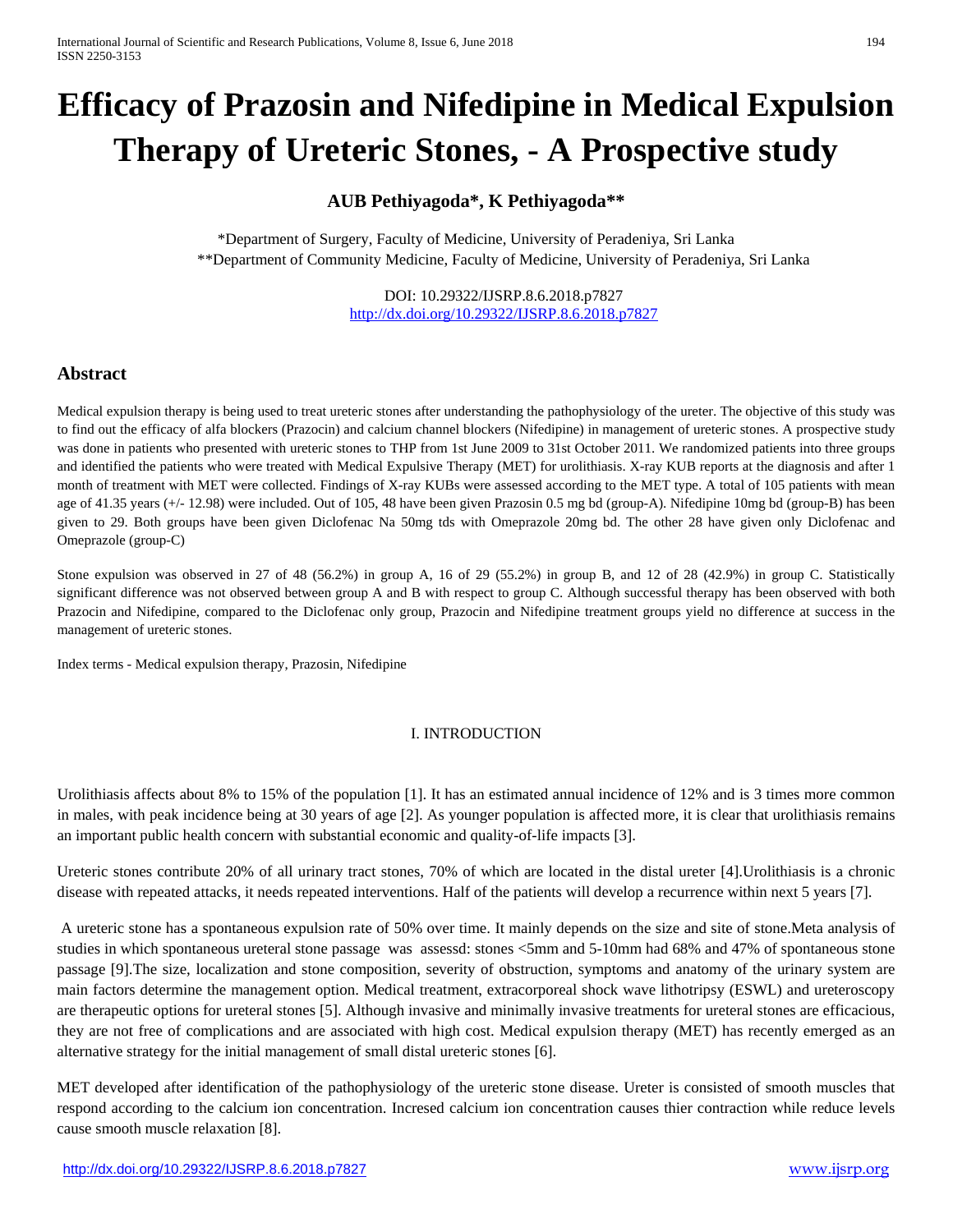International Journal of Scientific and Research Publications, Volume 8, Issue 6, June 2018 195 ISSN 2250-3153

Alfa-1 receptors are present throughout the ureter with a high concentration in the distal third of the ureter. Blockage of the receptors will inhibit basal smooth muscle tone and uncoordinated hyper peristalsis. Ureteral calculi also can induce ureteral spasm and it can interfere with the stone passage. Reduction of spasms will increase the expulsion rate with maintaining normal peristaltic activity [10]. Thus alfa-1 blockers and Calcium channel blockers are commonly being used for the effective and safe treatment of ureteric stones. The use of drugs in augmenting stone passage, reducing the morbidity and costs associated with ureteric stone disease, is promising.

Many studies were conducted regarding medical expulsion therapy. They conclude that there is an efficacy of alfa blockers and calcium channel blockers compared to placebos [4-6, 11-13]. As the prevalence, composition of renal stones and risk factors changes with the geography, there could be a differance in the efficacy of the MET. Currently there are no published literature regarding MET urolithiasis in Sri Lankan population.Thereforewe aimed our study to identify the place of these drugs in the management of Urolithiasis in patients who attended to THP, Sri Lanka.

## II.METHODOLOGY

This study was conducted as a retrospective cohort study. We used medical records from 1<sup>st</sup> June 2009 to 31<sup>st</sup> October 2011, in Teaching Hospital Peradeniya (THP). We first identified the patients who have been diagnosed to have single ureteral urolithiasis from the X-ray KUB and USS KUB. From them the patients who have been given Prazocin or Nifedipine with analgesics or analgesics only for maximum of 4 weeks were included to the study.

We grouped them: Group A-Prazosin 0.5 mg bd + Diclofenac Sodium 50 mg tds, with a proton pump inhibitor Group B- Nifedipine 10mg bd + Diclofenac Sodium 50 mg tds and an proton pump inhibitor Group C- Diclofenac Sodium 50mg tds an proton pump inhibitor only. Prazocin and Nifedipine have been given for maximum of 4 weeks and Diclofenac and Omeprazole for 2 weeks.

Patients who had acute ureteric obstruction with elevated serum creatinine or with chronic renal failure, urinary tract infections and already on Prazocin or Nifedipine (as antihypertensive, for the treatment of BPH etc) also patients with radio lucent stones were excluded from the study. Socio demographic data presenting symptoms and findings of the  $1<sup>st</sup> X$ -ray and /or USS KUB which had been done at the time of the diagnosis were obtained with regard to side, site and the size of the stone. Results of the urine full report and Serum creatine levels were also collected. Then the  $2<sup>nd</sup> X-ray$  which had been done after 1 month of treatment was evaluated for passage of stones.

One-way analysis of variance (ANOVA) was used to compare continuous variables between the three groups (age, Stone size), and also continuous variables between each two groups were tested by using Student's t-test. Nominal parameters (Categorical data) were analyzed by using Pearson's chi-square and Fischer's exact test. A p-value<0.05 was considered significant. Statistical analysis was performed by using SPSS ver. 20.0 (SPSS Inc., Chicago, IL, USA) software.

### III.RESULTS

A total of 152 patients with ureteric urolithiasis diagnosed from their X-ray KUB and USS KUB from 1st June 2009 to 31st October 2011 were included in the study. Out of them, 105 patients with their mean age of 41.11 years (+/-13.08) have been prescribed medical Expulsion therapy for their ureteric stone. There were 80 (76.2%) males and 25 (23.8%) females. There were 48 patients into group A (Prazosin), 29 into group B (Nifedipine), and 28 into group C.

There was no significant difference between 3 groups according to the age, stone size or serum creatinine levels. (Table 1)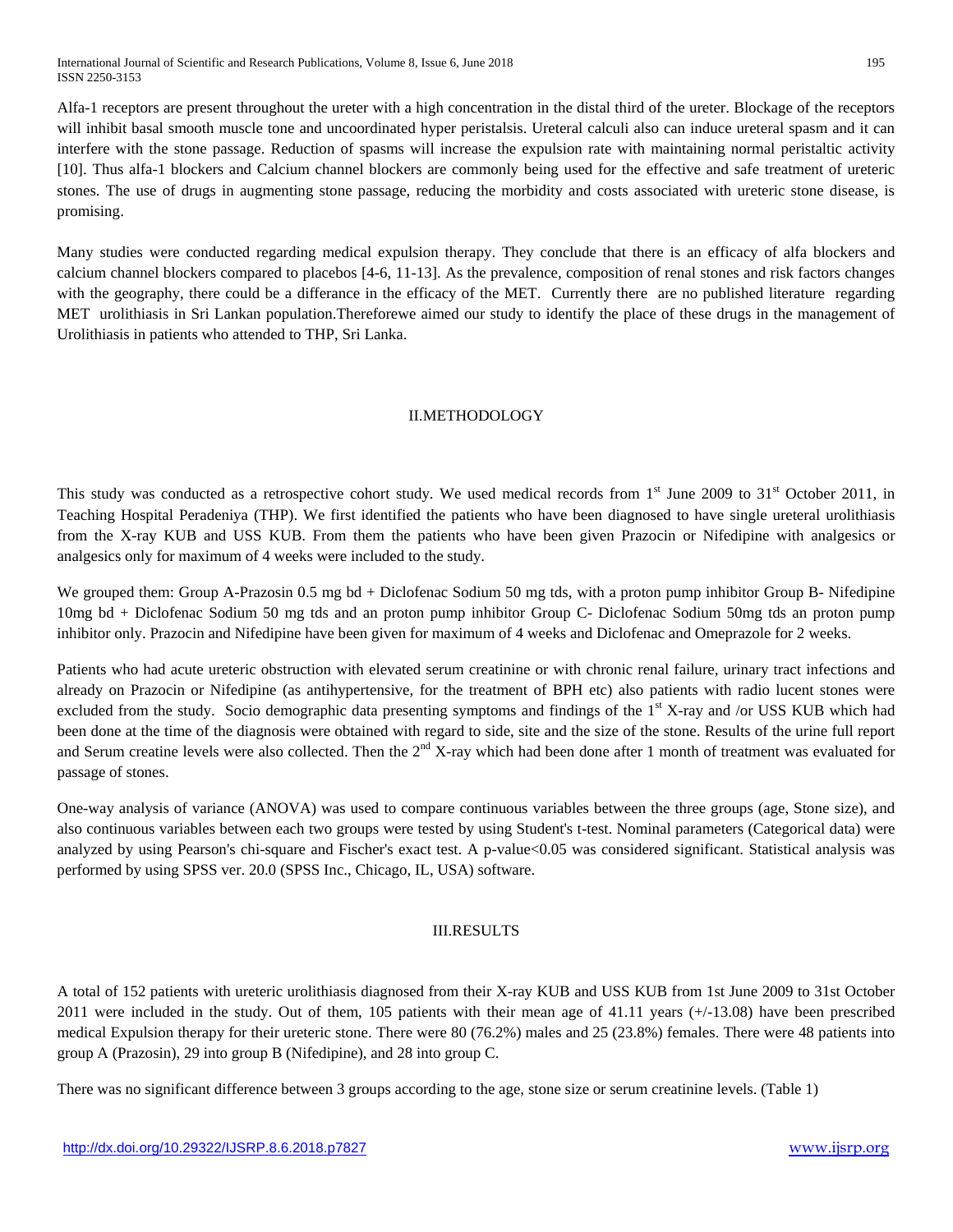|                                                | Group<br>A<br>$(n=48)$   | B<br>Group<br>$(n=28)$   | Group<br>$(n=27)$        | P value $(A)$<br>$\& B)$ | P value $(A)$<br>$\& C)$ | $P$ value (B)<br>$\& C)$ | <b>ANOVA</b> |
|------------------------------------------------|--------------------------|--------------------------|--------------------------|--------------------------|--------------------------|--------------------------|--------------|
| Mean Age $+$ Std<br>Deviation (years)          | 42.63<br>$+/-$<br>13.884 | 39.43<br>$+/-$<br>13.198 | 40.26<br>$+/-$<br>11.624 | 0.330                    | 0.458                    | 0.806                    | 0.554        |
| Mean stone size<br>(mm)                        | 6.79                     | 8.96                     | 8.77                     | 0.010                    | 0.082                    | 0.902                    | 0.071        |
| Mean<br>serum<br>creatinine levels<br>(Umol/l) | 91.19                    | 91.18                    | 92.74                    | 0.999                    | 0.848                    | 0.888                    | 0.983        |

Table 1- Demographic information and results of the three groups

In group A the mean size of the stone was 7.41mm and had 27 stones passage out of 48 (56.25%). In group B had 16 stones passage out of 28 patients (55.2%) with mean stone size of 8.96mm. In group C the mean stone size was 8.77 mm and stone passage was noted in 12 out of 28 (42.9%). Statistical significance was not noted between groups A and B (p=0.926) or groups A and C (p=0.260) or groups B and C (p=0.352) according to the Chi-square test. Statistical significant difference was also not observed between group A and B with respect to group C. (Z-ratios 1.127, 0.93 respectively) according to the odds ratios. (Table 2)

Table 2 – Success of treatment according to three drug groups.

|                  | Stone passage |         |         | P values-Chi squire |       |       | Z ratios |       |       |
|------------------|---------------|---------|---------|---------------------|-------|-------|----------|-------|-------|
|                  | Group A       | Group B | Group C | A & B               | A & C | B & C | A & B    | A & C | B & C |
| Stone<br>passage | 56.25%        | 55.2%   | 42.9%   | 0.926               | 0.260 | 0.352 | 1.234    | 1.127 | 0.930 |

According to  $1<sup>st</sup>X$  ray KUB, there were 20 stones at the upper ureter (L2-L4), 2 at the mid ureter, and 83 at the lower ureter. There was no significant difference between 3 site groups according to age, mean stone size and serum creatinine levels. (Table 3)

|                           | Upper<br>ureter<br>$(n=20)$ | Mid<br>ureter<br>$(n=2)$ | Lower ureter<br>$n=83$   | P value for<br>3 groups |
|---------------------------|-----------------------------|--------------------------|--------------------------|-------------------------|
| Mean Age (Years)          | 38.70<br>$+/-$<br>11.012    | $36.50 + - 7.778$        | 41.84<br>$+/-$<br>13.649 | 0.561                   |
| Mean stone size (mm)      | $9.81 + -3.291$             | $7.50 + -0.707$          | $7.32 + (-4.031)$        | 0.076                   |
| creatinine level<br>Serum | 88.53                       | 115.00                   | 91.2626                  | 0.485                   |
| (Umol/l)                  |                             |                          |                          |                         |

A statistical significant difference was noted in success with respect to the anatomical site of the ureteric stone. The calculi passed through the ureter spontaneously in 25.0% in upper ureter group 50.0% in mid ureter and 59.0% in lower ureter group. A statistical difference was not noted between 3 groups (p=0.240). Comparison between upper and lower ureteric stones yield p value of 0.06. (Table 4)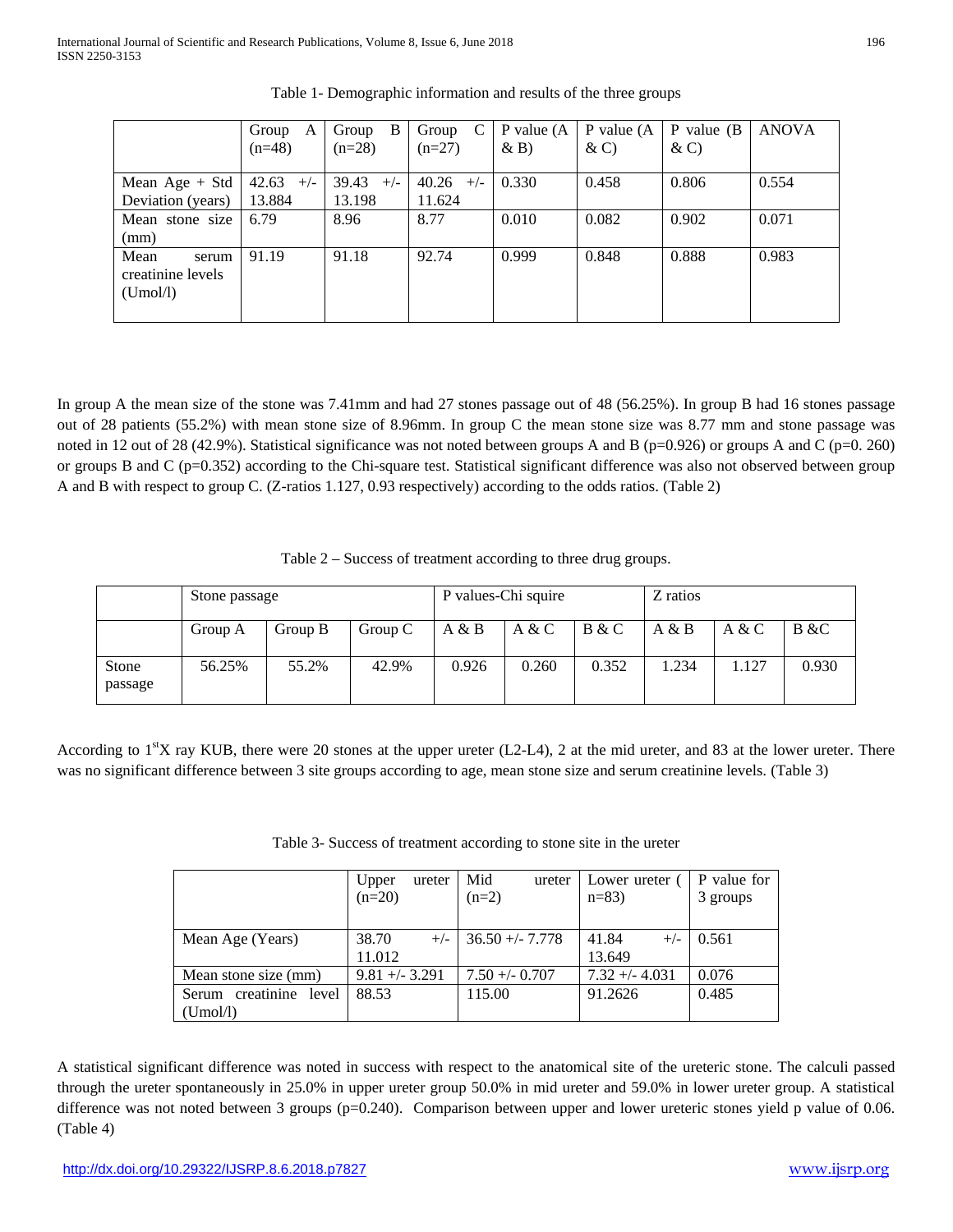|               | Upper<br>ureter<br>$(n=20)$ | Mid<br>$(n=2)$ | ureter Lower ureter<br>$n=83$ | groups | P value for $3   P$ value (Upper &<br>Lower) |
|---------------|-----------------------------|----------------|-------------------------------|--------|----------------------------------------------|
| Stone passage | $N = 5(25%)$                | $N=1$ (50%)    | $N=49(59%)$                   | 0.24   | 0.06                                         |

| Table 4- Comparison of upper, mid and lower ureteric stones on outcome |  |  |  |  |  |
|------------------------------------------------------------------------|--|--|--|--|--|
|------------------------------------------------------------------------|--|--|--|--|--|

There was no significant difference in the success with regard to age or gender.

## IV. Discussion

The three groups in our study were similar demographically and clinically. There was no significant difference between the stone sizes either. At presentation most of the stones were seen in the lower ureter. Although there was no statistically significant difference higher serum creatinine level was seen in the patients with mid ureteric stones, Further studies would be needed for find why it is so. As noted in previous studies spontaneous passage of upper ureteric stones was less and the difference between the mid ureteric stones and the lower ureteric stones in spontaneous passage of stones was not significantly different in our study. Although it has been noted on previous occasions by researches that stones less than 5mm would pass spontaneously we did observed stones of larger size passing spontaneously, Majority of Sri Lankans have a smaller stature and how they were able to expel stones larger than 5mm warrants larger studies in the future.

## V. CONCLUSION

Although successful therapy has been observed with both Prazosin and Nifedipine, compared to the Diclofenac only group, Prazosin and Nifedipine treatment groups yield no statistically significant difference in the success of management of ureteric stones

### **REFERENCES**

1. M. Dellabella, G. Milanese, G. Muzzonigro Efficacy of tamsulosin in the medical management of juxtavesical ureteral stonesJUrol, 170 (2003), pp. 2202–2205

2. Kidney and ureteric stones.*Urogy care foundation* (available @http://www. urologyhealth. org/urology /index.cfm?article=32&display=1)

3. Stamatelou KK, Francis ME, Jones CA, Nyberg LM, Curhan GC. Time trends in reported prevalence of kidney stones in the United States: 1976-1994. *Kidney Int.* 2003;63(5):1817-1823.

4. Menon M, Parulkar BG, Drach GW. Urinary lithiasis: etiology, diagnosis and medical management, In Walsh PC, Retik AB, Vaughan ED jr ,et al, editors. Campbell´s Urology, 7thed. Philadelphia: W B Saunders; 1998, 2261-2733.

[5.Sáenz Medina J](http://www.ncbi.nlm.nih.gov/pubmed?term=S%C3%A1enz%20Medina%20J%5BAuthor%5D&cauthor=true&cauthor_uid=21159285)<sup>1</sup>, [Alarcón Parra RO,](http://www.ncbi.nlm.nih.gov/pubmed?term=Alarc%C3%B3n%20Parra%20RO%5BAuthor%5D&cauthor=true&cauthor_uid=21159285) [Redondo González E,](http://www.ncbi.nlm.nih.gov/pubmed?term=Redondo%20Gonz%C3%A1lez%20E%5BAuthor%5D&cauthor=true&cauthor_uid=21159285) [Llanes González L,](http://www.ncbi.nlm.nih.gov/pubmed?term=Llanes%20Gonz%C3%A1lez%20L%5BAuthor%5D&cauthor=true&cauthor_uid=21159285) [Crespo Martínez L,](http://www.ncbi.nlm.nih.gov/pubmed?term=Crespo%20Mart%C3%ADnez%20L%5BAuthor%5D&cauthor=true&cauthor_uid=21159285) [Fernández Montarroso L,](http://www.ncbi.nlm.nih.gov/pubmed?term=Fern%C3%A1ndez%20Montarroso%20L%5BAuthor%5D&cauthor=true&cauthor_uid=21159285) [Durán Poveda M,](http://www.ncbi.nlm.nih.gov/pubmed?term=Dur%C3%A1n%20Poveda%20M%5BAuthor%5D&cauthor=true&cauthor_uid=21159285) Páez Borda A. Prognostic factors of spontaneous expulsion in ureteral lithiasis Act as [Urol Esp.](http://www.ncbi.nlm.nih.gov/pubmed/21159285) 2010 Nov;34(10):882-7. (Available @http://www.ncbi.nlm.nih.gov/pubmed/21159285)

6. [Tzortzis V1](http://www.ncbi.nlm.nih.gov/pubmed?term=Tzortzis%20V%5BAuthor%5D&cauthor=true&cauthor_uid=19405549) , [Mamoulakis C,](http://www.ncbi.nlm.nih.gov/pubmed?term=Mamoulakis%20C%5BAuthor%5D&cauthor=true&cauthor_uid=19405549) [Rioja J,](http://www.ncbi.nlm.nih.gov/pubmed?term=Rioja%20J%5BAuthor%5D&cauthor=true&cauthor_uid=19405549) [Gravas S,](http://www.ncbi.nlm.nih.gov/pubmed?term=Gravas%20S%5BAuthor%5D&cauthor=true&cauthor_uid=19405549) [Michel MC,](http://www.ncbi.nlm.nih.gov/pubmed?term=Michel%20MC%5BAuthor%5D&cauthor=true&cauthor_uid=19405549) [de la Rosette JJ.](http://www.ncbi.nlm.nih.gov/pubmed?term=de%20la%20Rosette%20JJ%5BAuthor%5D&cauthor=true&cauthor_uid=19405549) Medicalexpulsive therapy for distal ureteral stones.*[Drugs](http://www.ncbi.nlm.nih.gov/pubmed/19405549)*.2009 ;69(6): 677-92. doi: 10.2165/00003495-200969060-00003.

7. Rahim J, Mahmood A, Ashraf S, Tahir M, Khan MU,Efficacy of Tamsulosin Spontaneous Expulsion in the Treatment of Distal Ureteric Stones,

8. Andersson KE, Forman A. Effects of calcium channel blockers on urinary tract ActaPharmacolToxicol1986;58:193–200.